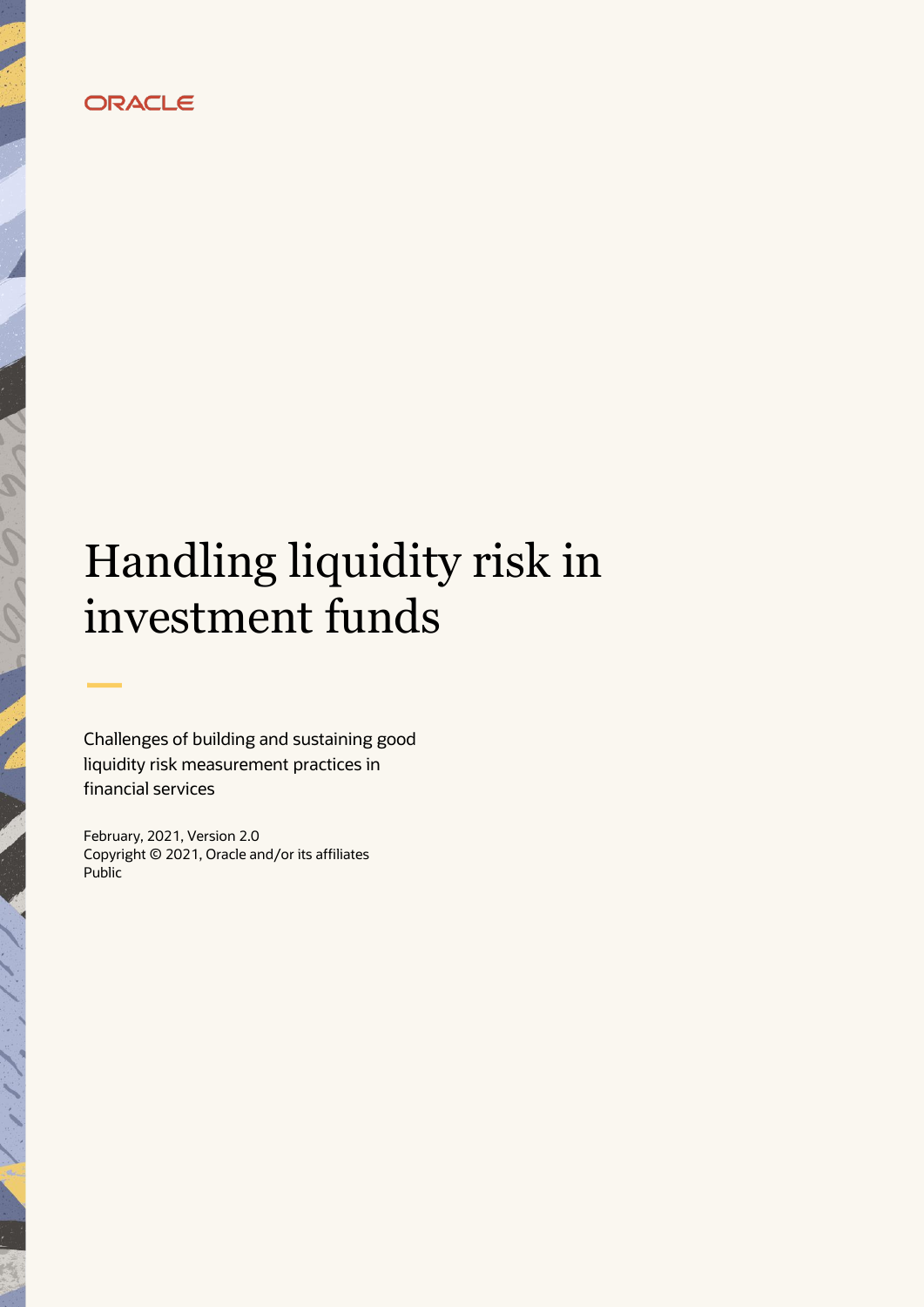#### <span id="page-1-0"></span>**Purpose statement**

This document is intended to capture the pain points and challenges faced while managing liquidity risk in the mutual fund industry. It also provides an overview of a solution which would aid this task in the field.

Lastly, in this context, the relevant features of Oracle Financial Services Liquidity Risk Management solution is outlined. It is intended solely to explain the versatility of the solution and its extensibility in the mutual fund industry.

#### <span id="page-1-1"></span>**Disclaimer**

This document in any form, software or printed matter, contains proprietary information that is the exclusive property of Oracle. Your access to and use of this confidential material is subject to the terms and conditions of your Oracle software license and service agreement, which has been executed and with which you agree to comply. This document and information contained herein may not be disclosed, copied, reproduced or distributed to anyone outside Oracle without prior written consent of Oracle. This document is not part of your license agreement nor can it be incorporated into any contractual agreement with Oracle or its subsidiaries or affiliates.

This document is for informational purposes only and is intended solely to assist you in planning for the implementation and upgrade of the product features described. It is not a commitment to deliver any material, code, or functionality, and should not be relied upon in making purchasing decisions. The development, release, and timing of any features or functionality described in this document remains at the sole discretion of Oracle. Due to the nature of the product architecture, it may not be possible to safely include all features described in this document without risking significant destabilization of the code.

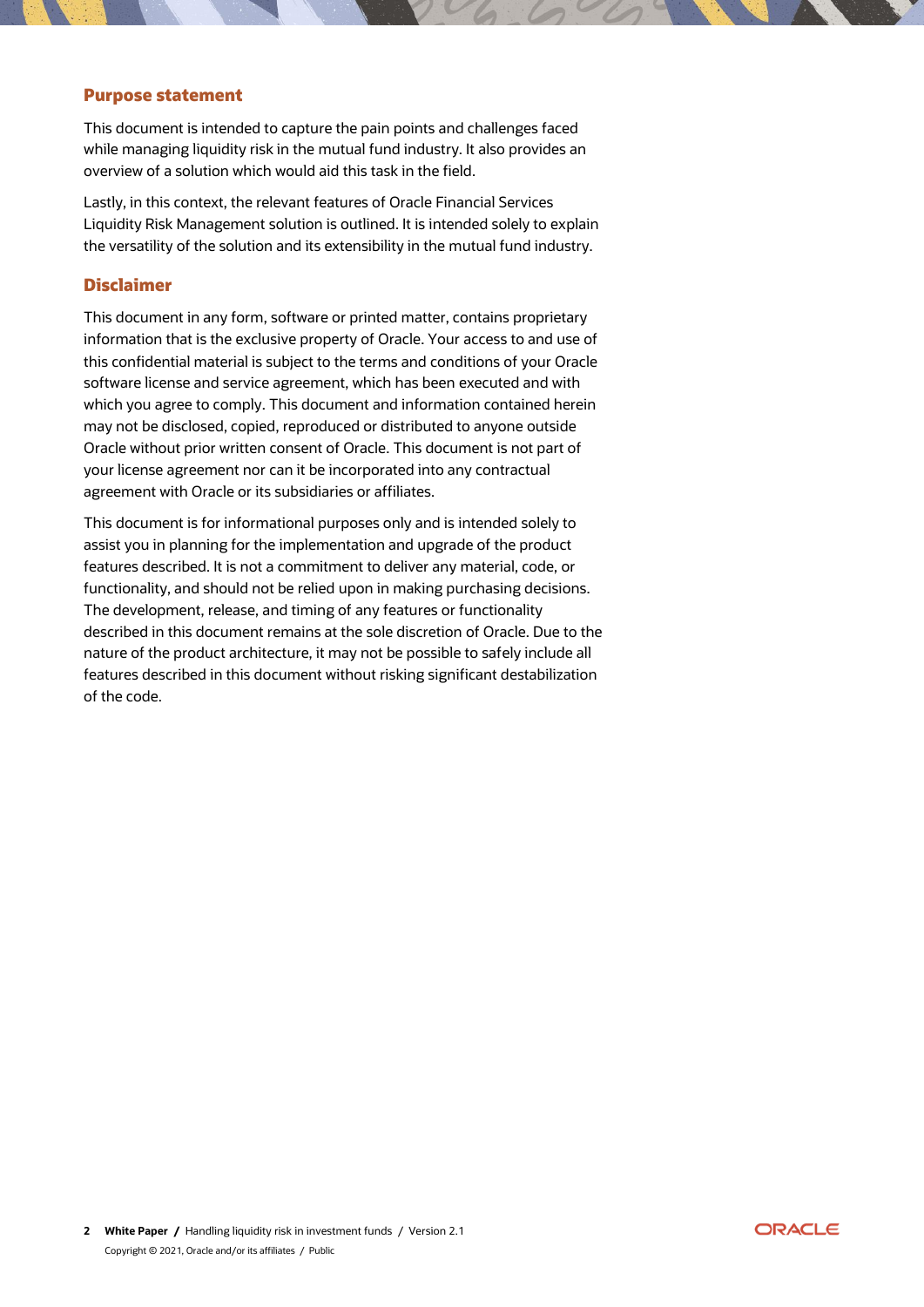# **Table of contents**

| <b>Purpose statement</b>                 | 2  |
|------------------------------------------|----|
| <b>Disclaimer</b>                        | 2  |
| Liquidity challenges of the Fund manager | 4  |
| Liquidity challenges of the Regulator    | 5  |
| Core principles of liquidity risk        | 6  |
| Asset Liquidity Classification           | 6  |
| Liabilities forecasting                  | 7  |
| <b>Stress Testing</b>                    | 8  |
| Oracle's solution for liquidity risk     | 9  |
| Oracle's edge                            | 10 |
| Last word                                | 10 |

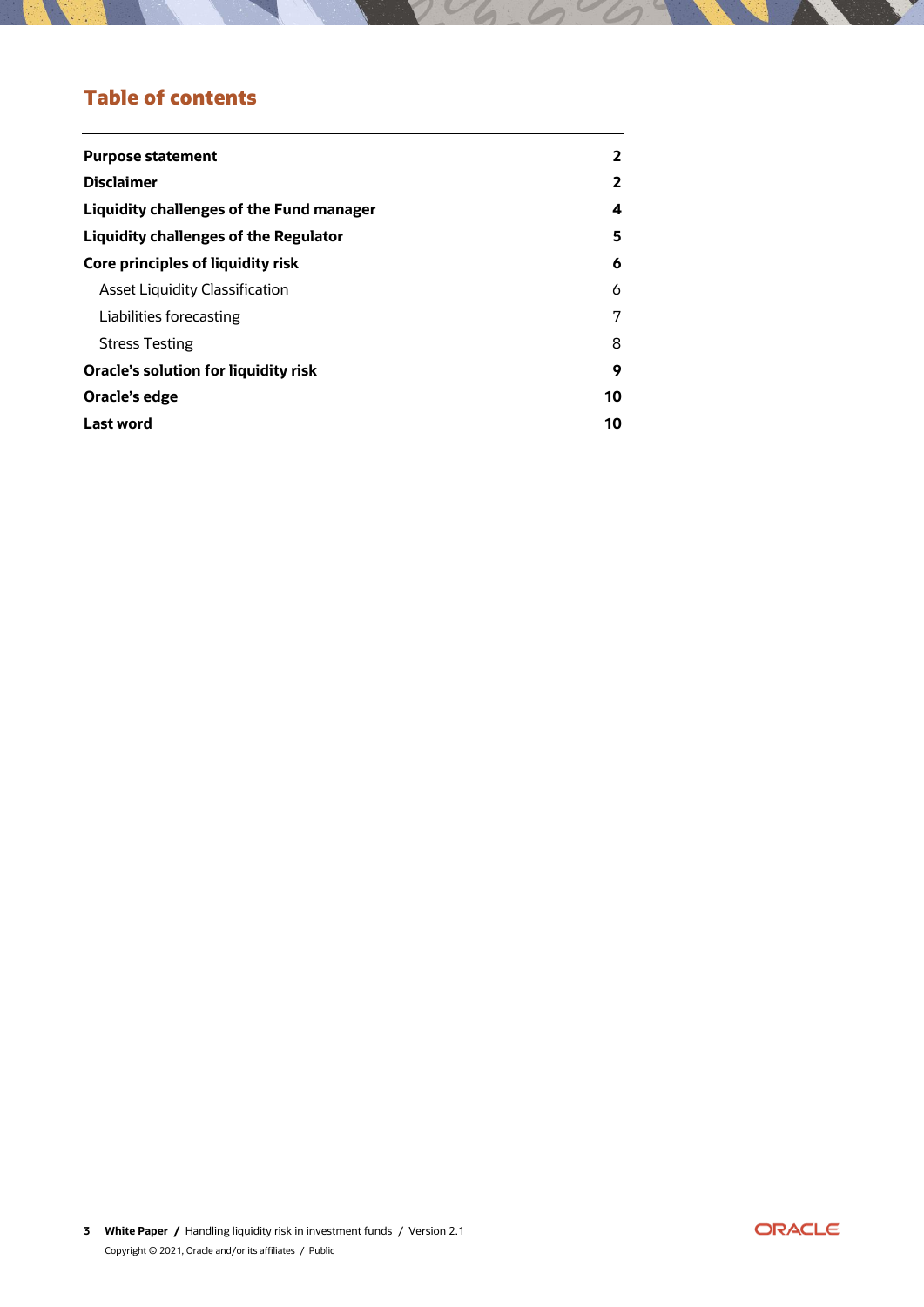#### **Introduction**

As of 2019, the worldwide mutual fund industry had \$55 trillion in total assets. This figure has seen a consistent increase in the past decade and is poised to grow further in the near future. The worldwide net sales, for open ended funds, which is (Subscription- Redemptions) stood at \$1.5 trillion. This figure is a direct indictor of the demand for regulated open ended mutual funds.

This rise and popularity of funds can be attributed to many reasons. In a collective investment scheme, or mutual fund, as the name suggests, money from many investors are pooled together and controlled by a fund manager. The fund manager makes decisions on where to invest these funds so as to provide a good return to the investors. In an open ended fund, the most attractive feature is that money can be deposited (Subscription) and withdrawn (Redemption) at any time with very few transaction costs. In essence, from the investor perspective, it is analogous to a savings account wherein they have all the benefits of a deposit account and a good chance of a higher return. Other benefits include risk management through a diversified portfolio, professional management of money, easy online purchases, varied investment sizes and accessibility to all.

Given these advantages, Funds are fast replacing the traditional bank deposits from the banking industry.

The fund industry and the banking industry can be compared across other aspects too. In terms of offerings, customer demographic, risk management, systemic impact etc., the industries are similar on a broad level, but differ on a deeper level. With regard to risk management, given that the banking industry is already at an advanced level, it is helpful to view the evolution of same function within the fund industry by comparison.

#### <span id="page-3-0"></span>**Liquidity challenges of the Fund manager**

Even though subscription and redemption seem smooth from the investor perspective, it is vital to take note of the redemption process from the fund manager or the investment company perspective. Every redemption request should be honored by the fund on time- this is required to be competitive in the market and a regulatory mandate as well. If the fund holds a large number of liquid securities to facilitate redemptions, then it misses out on returns. If it holds a low amount of liquid securities, then it might not be able to honor redemptions on a timely basis. A delicate balance is required between the two, giving rise to liquidity risk.

Extending the analogy, in a banking establishment, there are dedicated departments to each undertaking. For instance, the treasury department establishes and oversees risk management practices, the retail banking department is focused on building the deposits pool, the credit department looks at issuing and servicing loans etc.

In contrast to this, at an investment company, a fund manager has to solely, manage and grow returns, increase subscriptions, handle redemptions, attend to margin calls and credit lines and be responsible for overall risk management of the portfolio. It is each fund manager's onus to ensure that every risk taken is in line with the investment objectives and other controls set up by management and regulatory bodies.

#### **Liquidity classification**

An Asset is defined to be liquid if it can be converted quickly into cash without significantly affecting prices.

This is dependent on the asset as well as the characteristics of the market.

Asset characteristics include sector, issuer, maturity etc., Market traits include depth, breadth and resiliency for that particular asset.

**<sup>4</sup> White Paper /** Handling liquidity risk in investment funds / Version 2.1 Copyright © 2021, Oracle and/or its affiliates / Public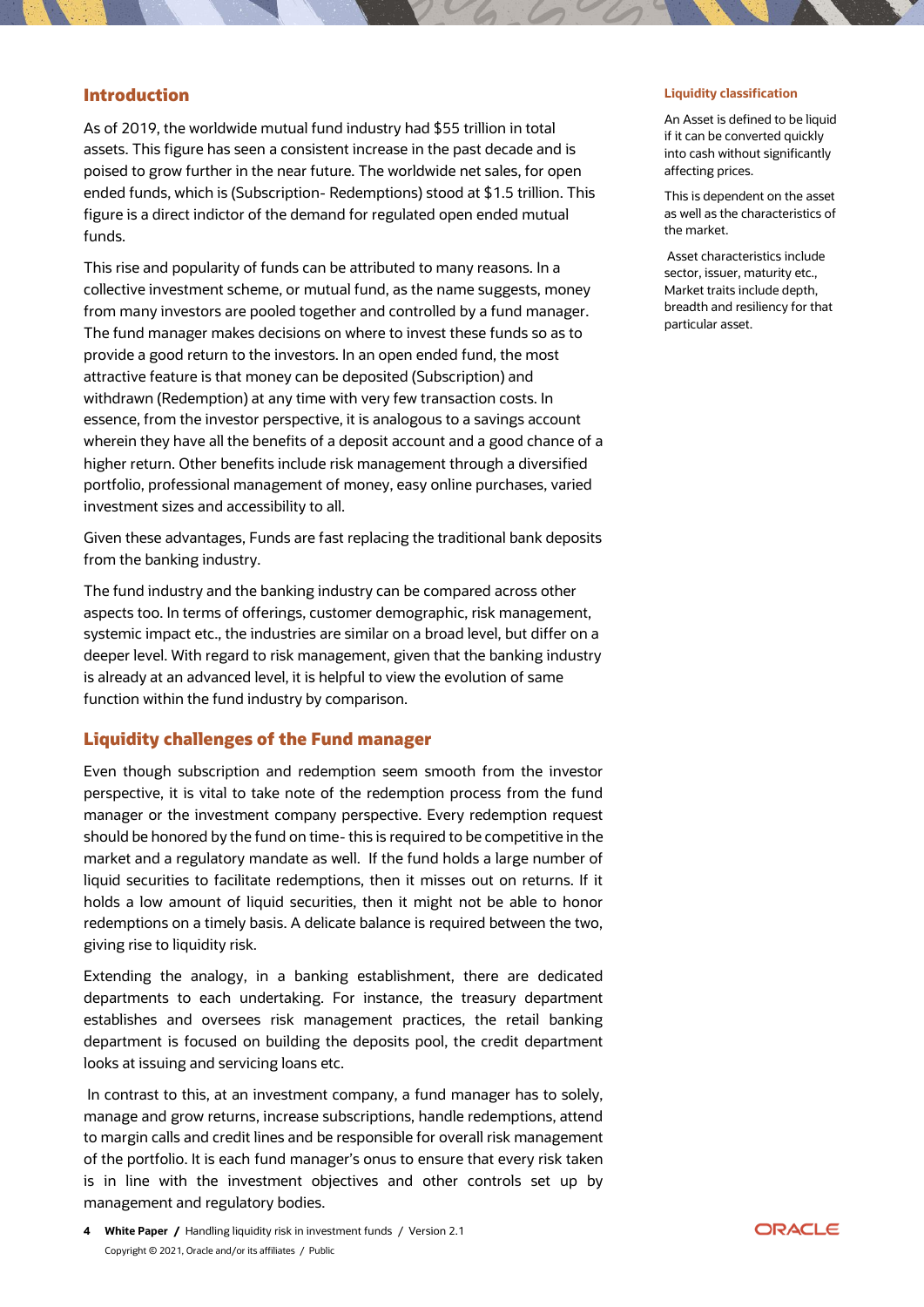Liquidity risk is only one of the responsibilities of the fund manager. Measurement of liquidity is an intricate task. It requires specifics not just on the holdings, but also on the market as well. Given that measurement is intricate, management is arduous. Liquidity stress testing practices have not taken shape in most companies. On account of all these challenges, good practices on liquidity risk takes a back seat and fund managers often resort to heuristics or in- house solutions which cannot be called standard across the industry.

### <span id="page-4-0"></span>**Liquidity challenges of the Regulator**

In 1959, the total assets held by US investment companies was 4% of its GDP. In 2019, the same measure equals 120% of the country's GDP. Given the size of the industry and prospects of its further growth in the future, liquidity risk management is a prime concern, for regulators worldwide.

For the banking industry, regulators placed higher emphasis on liquidity risk after the financial recession of 2008-2009. The Liquidity Coverage ratio (LCR) and the Net stable funding ratio (NSFR) prescribed by Basel are the minimum standard required to be maintained by all banks worldwide. Additionally, each country's regulator has its own policies, measures and metrics to manage liquidity risk in banks. These ratios and metrics are detailed and prescriptive in nature and most countries have fully implemented these measures well within the set timelines.

For the mutual fund industry, regulations are in the nascent stage. Few countries have released guidelines on liquidity risk management. These are however, at a high level - giving investment companies a lot of latitude in outlining and managing liquidity risk.

The Securities and Exchange Commission (SEC, U.S) released a Liquidity Final Rule in June 2018 wherein it requires open ended funds to classify their holdings into liquidity categories- highly liquid, moderately liquid, less liquid and illiquid which are based on the time to liquidate assets. It also asks the companies to maintain a minimum pool of liquid assets and to set thresholds on holding illiquid assets. These category assessments can vary from fund to fund, since each fund manager's criteria and measurement of liquidity differ. The results however are uniform for all the funds- four classes in order of liquidity risk. An investor or a regulator may be hindered from obtaining the right picture while comparing many funds through these liquidity categories due to the differences in assessment methods.

Securities and Futures Commission (SFC) Hong Kong emphasizes the need for regular assessments and periodic disclosure of liquidity risk undertaken by portfolio managers in its Fund Manager Code of Conduct (FMCC) guidelines. Securities and Exchange Board of India (SEBI), India has mandated each fund to hold at least 20% in liquid assets. The Monetary authority of Singapore (MAS) has released guidelines pertaining to liquidity risk management practices emphasizing that liquidity risk should be given due consideration even at the product design stage and in closed ended funds. Similar guidelines have been issued by Financial Conduct Authority (FCA), UK and International Organization of Securities Commission (IOSCO).

However, it is also to be noted that these guidelines are on a broad level and aren't as prescriptive as their counterpart for banks. This is understandable, since the fund industry is largely diverse. From liquid funds on one end of the

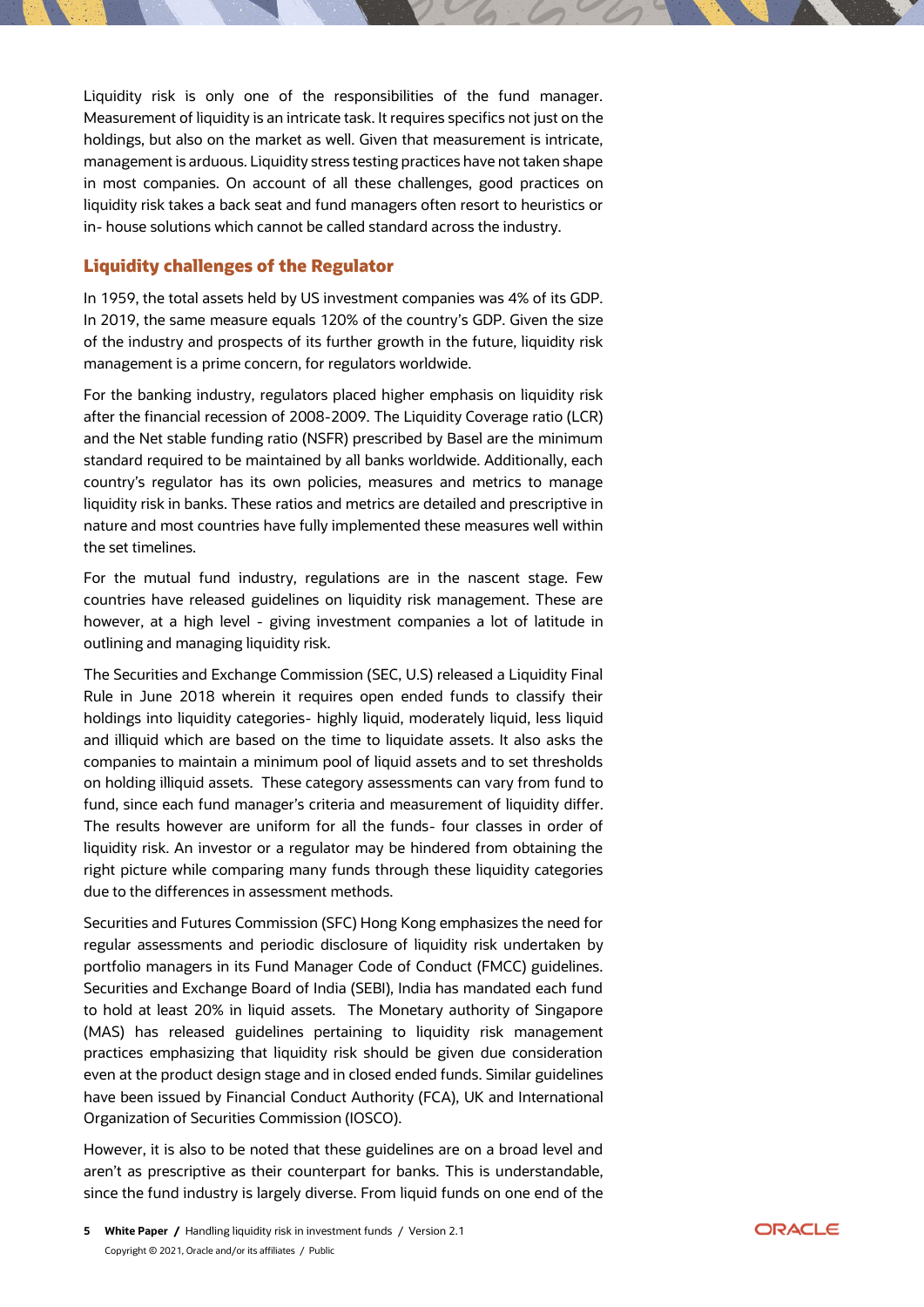spectrum, to real estate funds on the other end, the assets, redemptions and other processes largely vary. Given the lack of details, compliance and oversight of funds becomes complex. Regulators will find it difficult to assess which firms are following good practices and which aren't, since there isn't a common measuring ground. This is important, given the size of the mutual funds industry and the potential systemic impact it can have on the market.

# <span id="page-5-0"></span>**Core principles of liquidity risk**

Handling liquidity risk has a set of underlying principles which are independent of the chosen industry. Measurement, management and containment of risk are the core ideas.

The ideal solution is one which enables fund managers to effectively handle liquidity risk as well as address regulatory reporting and concerns. Such a solution would broadly have three modules:

- Asset liquidity classification
- Fund commitments forecasting
- Stress testing

### <span id="page-5-1"></span>**Asset Liquidity Classification**

Before sorting assets into classes, most funds quantify each asset's liquidity risk for better comprehensibility. One of the popular metrics is **'Time to liquidate' (TTL)** measured in days. Some funds also use 'Liquidation cost' (LC) as an approach, which depends on the amount of assets a manager is trying to liquidate. In this paper, we focus on TTL as a basis of asset classification. Using TTL as a basis, liquidity classes can be configured by the user, for management and reporting purposes.

Once the outcome is determined, the next step would be to determine the criteria. The criteria vary depending on the level of classification.

It is interesting to note that assets can be classified at multiple granularities. Some assets, at a group level, can be classified as liquid or not based on characteristics such as product type, maturity, issuer, guarantor, currency etc. An example for such a basis of classification could be treasury bills.

On the other hand, some other assets need to be further examined at instrument level. A fine example for this is equities- each equity's liquidity is different depending on characteristics such as sector, bid ask spreads, price changes etc. and hence its liquidity needs to be explored at the individual instrument level.

The classification process starts at an asset group level and classifies all instruments which fit into the configured group level criteria. It then moves on to classify the remaining instruments at an instrument level with a different, finer set of criteria. This logic is understood better with Figure 1.

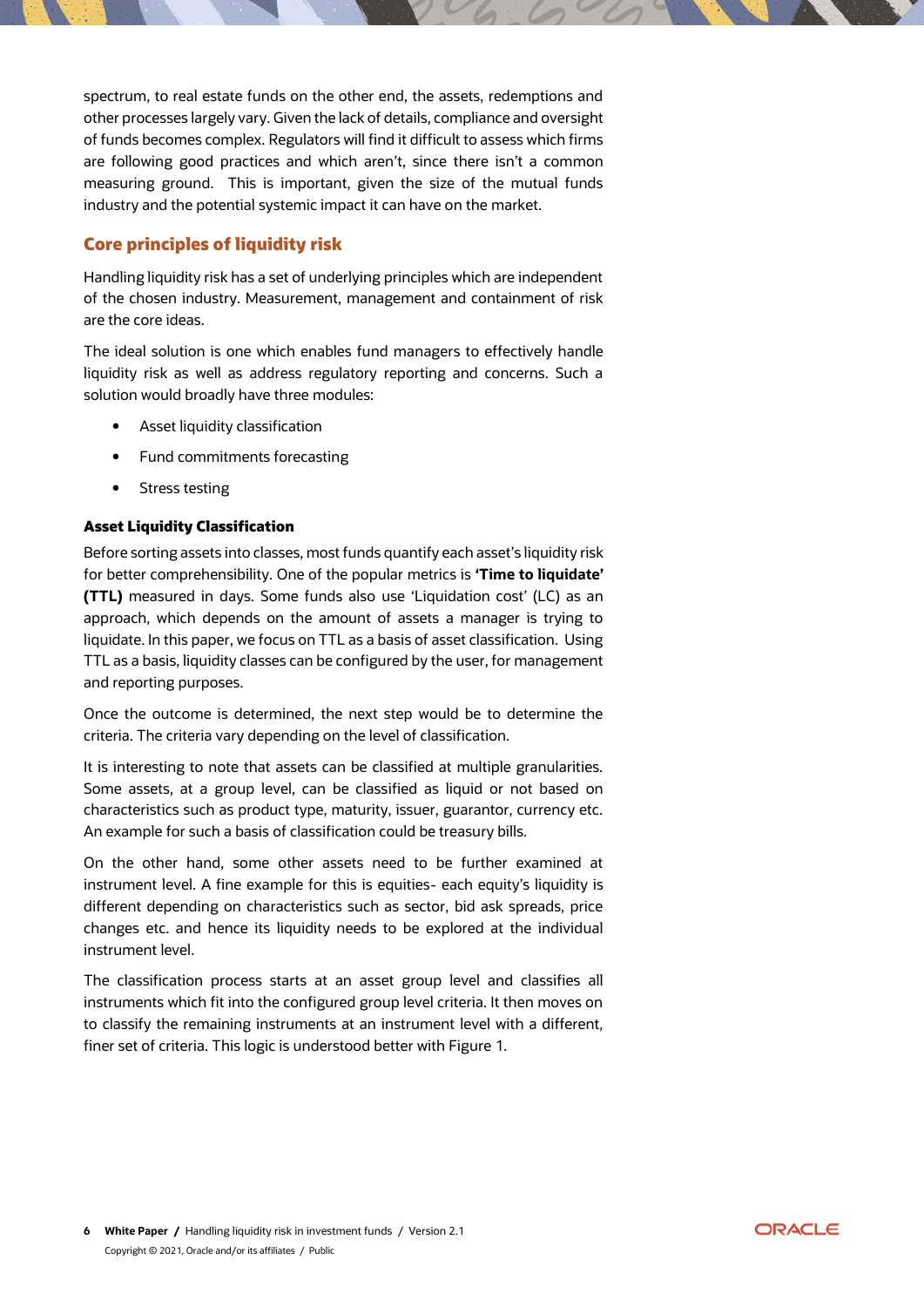

#### **Asset Class Criteria**

Historical TTL Product type Product **Maturity** Domicile Issuer type Issuer Guarantor type Guarantor Issuer rating **Currency** Sector

Figure 1: Asset classification at different granularities

The liquidity classes can be configured by the user. Generally, the classes are 3 or 4 in number so as to be simple and provide actionable insight.

The U.S. SEC Regulation also directs to set aside a buffer for contingencies, especially for funds dealing with illiquid assets. This buffer is called 'Highly liquid investment minimum' (HLIM) and is analogous to the High Quality Liquidity Assets (HQLA) which banks need to hold to withstand extreme liquidity shocks.

The HLIM, is the amount of liquid assets that a fund needs to carry in order to hold out against liquidity shocks, mainly in the form of redemptions. Given the diverse nature of funds in the marketplace, the HLIM size and logic is bound to vary from fund to fund. The ideology however remains the same. The buffer should be such that, it could be easily liquidated with minimal haircut in the event of a liquidity shock, and also such that, upon liquidation of this buffer, the liquidity profile of the assets for existing customers isn't altered significantly.

#### <span id="page-6-0"></span>**Liabilities forecasting**

This aspect involves estimating all of the fund's future liabilities. The major liability for most funds is redemptions

Other liabilities include margin calls, liabilities owed to banks, charges and fees owed to various associated entities and operational expenses.

In the case of banks, future contractual cash flows can be determined since they are predictable and as per contract. Practically, banks encounter different cash flows due to behavioral patterns, interest rate fluctuations, changes in markets etc., which puts together a 'Business as usual' scenario for the bank. Assumptions causing changes in cash flows are overlaid on contractual cash flows to arrive at a decent estimate for cash flows expected by the bank in the future.

In contrast to this, most of the fund's liabilities are 'open' in nature, without knowledge on when it would be realized. Most subscriptions too are open in nature. As a consequence, projecting net fund flows with reasonable accuracy is challenging.

With past data on hand, it is possible to project fund flows, timings and trends credibly with advanced machine learning techniques. For new funds, peer funds' data can be analyzed. The analysis could be done along various

#### **Instrument Criteria** Historical TTL

Bid ask spreads Turnover ratio Price changes Issuer rating Issue rating Rate of interest Embedded optionality **Currency Maturity** 

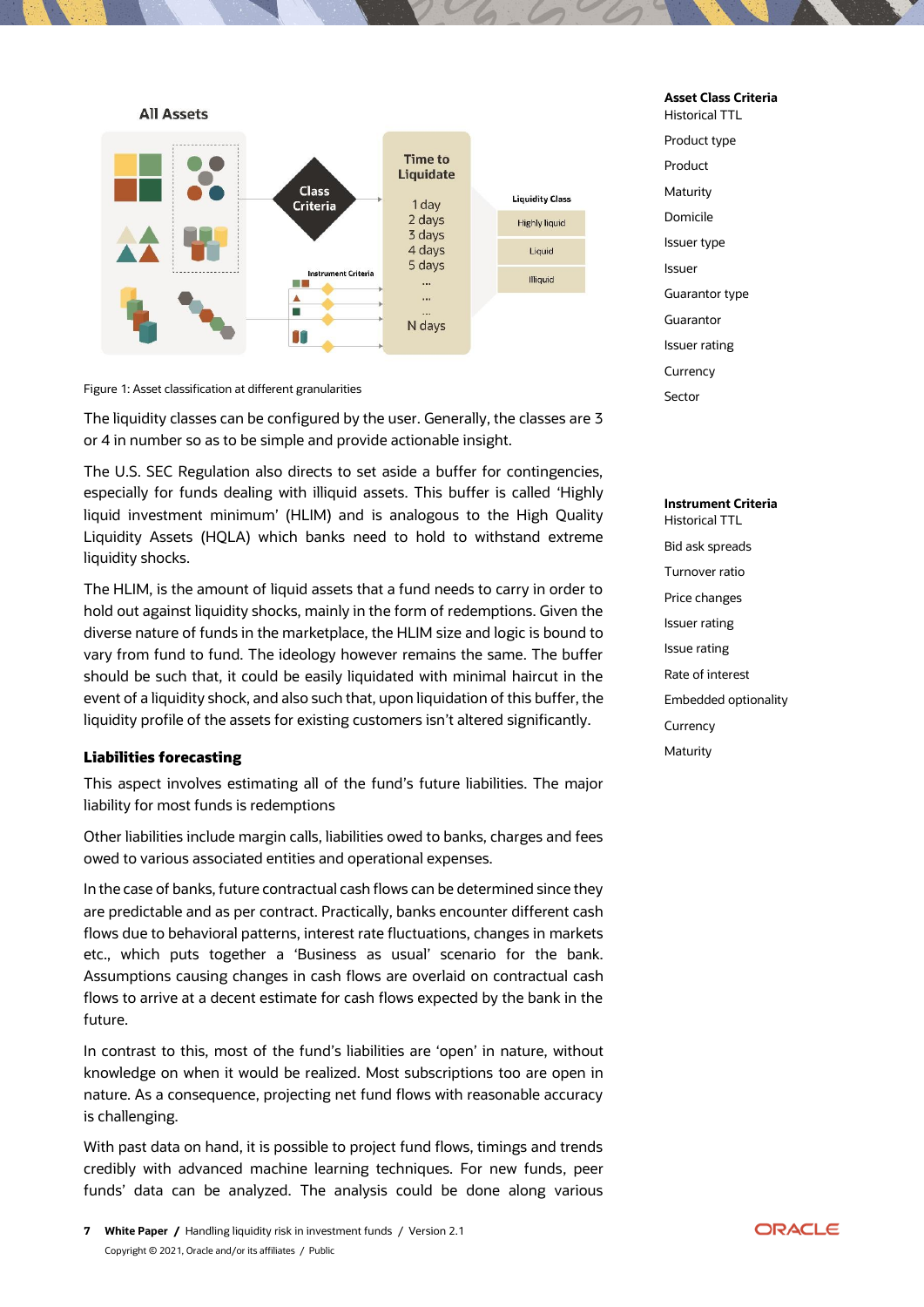dimensions depending on the fund characteristics and investment objectives. A list of variables affecting fund flows is as shown in Figure 2.



Figure 2: Factors affecting net flows in a fund.

Projection starts by identifying relevant variables and establishing a relation between the fund flows and the identified variables.

For example, if a liquid mutual fund is considered, then, absolute returns, expense ratios and credit rating of the underlying could be the most contributing factors. Investment horizon could be a variable too if multiple funds with varying holding periods are offered by the company. Demographics such as age and disposable income affect net flows in most funds although the extent of the relationship is to be determined fund wise.

The relevant variables to be chosen are dependent on the fund and the targeted demographic. The relationship could be anything from a simple regression to advanced machine learning based algorithms. Once the relation is established, this model is then used to project fund flows throughout the considered time horizon.

#### <span id="page-7-0"></span>**Stress Testing**

Once future liabilities and net fund flows are estimated, the next task would be to prepare the fund for contingencies. Stress testing fund flows has become a necessity in most mutual funds. For riskier and less liquid portfolios, it is mandatory to simulate extreme yet plausible events which might affect the portfolio adversely. This simulation and the corresponding countermeasures test the strength of the investment scheme and identifies potential weaknesses.

From a regulatory perspective too, stress testing has gained momentum. In Europe, the ESMA (Europe Securities Market Agency) has laid out guidelines for liquidity stress testing (LST) for *Undertakings for the Collective Investment in Transferable Securities (UCITS)* and *Alternate Investment Funds (AIF).*

Stress testing of funds is an exercise which has to be tailor made for the portfolio under consideration. The main steps are outlined in figure 3.



Figure 3: Stress Testing blocks

#### **Incidents include**

- Redemptions
- Margin calls
- Interest rate changes
- Index changes
- Asset value changes
- Credit downgrades
- Expense ratio changes
- Return variations

#### **Countermeasures include**

- **•** Asset liquidation
- Rebalancing portfolio
- Exit charges
- Lock up periods
- Side pockets
- Swing pricing
- Redemption in kind
- Dilution levies

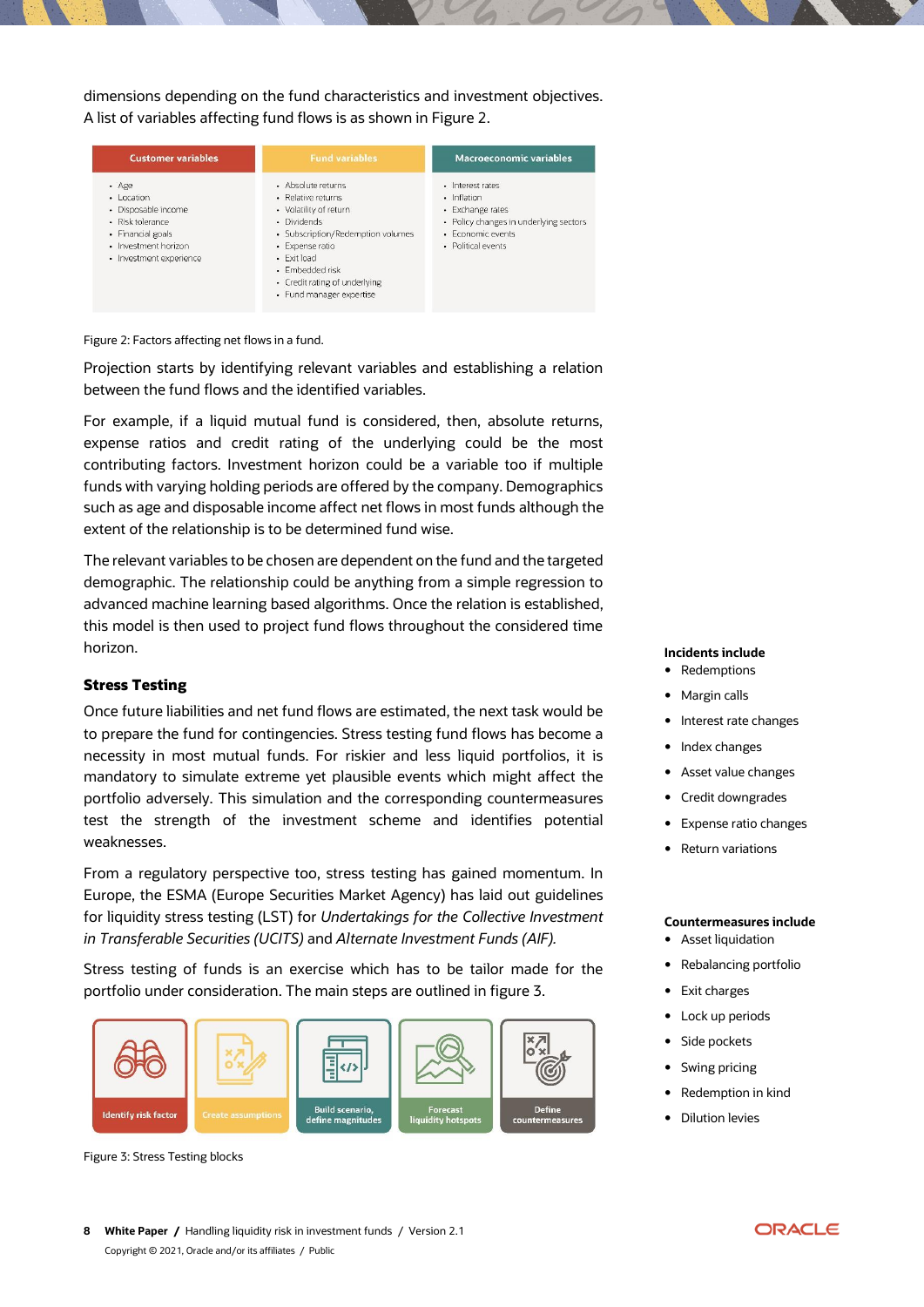Implementation of each of these blocks are individual to the fund, its assets and its customers. In broad terms of risk management philosophy, this sequence can be followed for stress testing any type of risk.

- Identification of risk factors affecting the fund is the starting point. Risk factors pertinent to liquidity could be concentration risk, funding liquidity risk, redemption risk etc.
- Creating assumptions involves creating hypothetical incidents which challenges the fund along the risk factors chosen.
- Building scenarios involves defining severities, magnitudes, timelines and other parameters for the incidents.
- Once the scenarios are in place, they are executed so that the impact on fund flows is observed. This is superimposed on the forecasted flows to arrive at projected cash flows which reflect the results of the scenarios.
- Once the hotspots are observed, countermeasures which suit the fund can be defined, employed and modified according to the desired outcome.

The entire process of Classification, Forecasting and Stress testing is cyclical in nature, should be repeated often and this ensures that the process refines itself along the way.

## <span id="page-8-0"></span>**Oracle's solution for liquidity risk**

Oracle's solution for banks' liquidity risk management consists of an asset classification framework, a scenario definition framework and a countermeasures framework. The extended version of the solution aims to handle liquidity challenges in investment companies as well. Figure 4 shows the utilization of the various modules within the investment company context.





Together, the solution aims to measure, manage and contain liquidity risk, irrespective of industry. Some of the major benefits include:

 The ability to define computational and classification rules for sources, targets and the relation between them. Flexibility to define and edit the rules facilitates the user to dynamically manage asset classification and buffer construction.

**9 White Paper /** Handling liquidity risk in investment funds / Version 2.1 Copyright © 2021, Oracle and/or its affiliates / Public

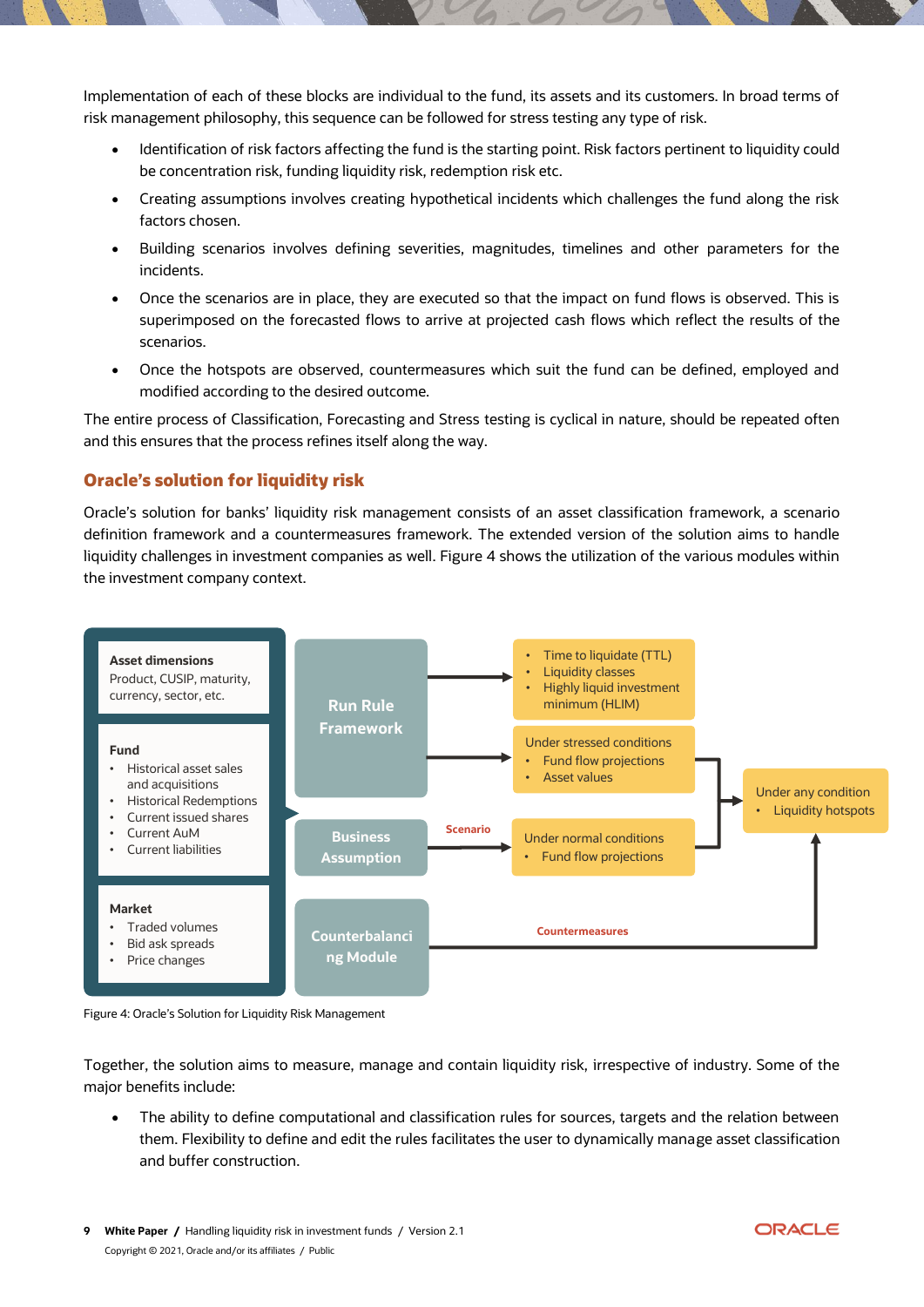- Capability to create business assumptions for hypothetical incidents, such as value changes, haircuts etc., through an intuitive GUI along various dimensions and measures. This enables users to engage in what-if scenarios and stress testing.
- Defining counterbalancing strategies, including sale of existing assets to cover any potential observed liquidity hotspots. Post stress testing, countermeasures provide the user with a range of options to tackle hotspots. By engaging in multiple strategies, the viable ones which fit into the business context can be selected and orchestrated.

## <span id="page-9-0"></span>**Oracle's edge**

Oracle's industry-leading solution for liquidity risk management is an inclusive system built along the core principles of managing liquidity risk. The functionality, including classification, stress testing, countermeasures, reporting etc. are flexible and can be extended to the investment fund industry. The flexibility advantage is important since the fund industry is vastly heterogeneous.

The solution is a proven player in the banking industry with many customers across the globe implementing it and executing calculations on a daily basis. It is built for multi-jurisdictional compliance, coupled with Oracle's continuous compliance commitment helps fund houses navigate the multitude of ever-changing regulations.

Lastly, the solution is built on a uniform data model and common architecture which ensures that data from different sources are brought together, processed together and reported together. In essence, it is a single source of truth for various funds in the company and for users across the company.

#### <span id="page-9-1"></span>**Last word**

The size of the mutual fund industry is around \$55 trillion as of 2019. The world economy for the same period is close to \$133 trillion. Given that more than 40% of the world' economy is held by funds, the impact of systemic shocks, if they occur, would be catastrophic.

Liquidity guidelines for banks were released only after the Recession of 2008-09. Banks stepped up liquidity risk management practices after 2009. It is hence, reassuring to see that liquidity risk is already a focus for investment company regulators worldwide, especially given the fact that a larger percentage of household savings is moving into funds.

The need of the hour is for investment companies to take cognizance of these guidelines, stitch the core principles into their internal processes and to reinforce their existing liquidity management practices to meet the challenges of the future.